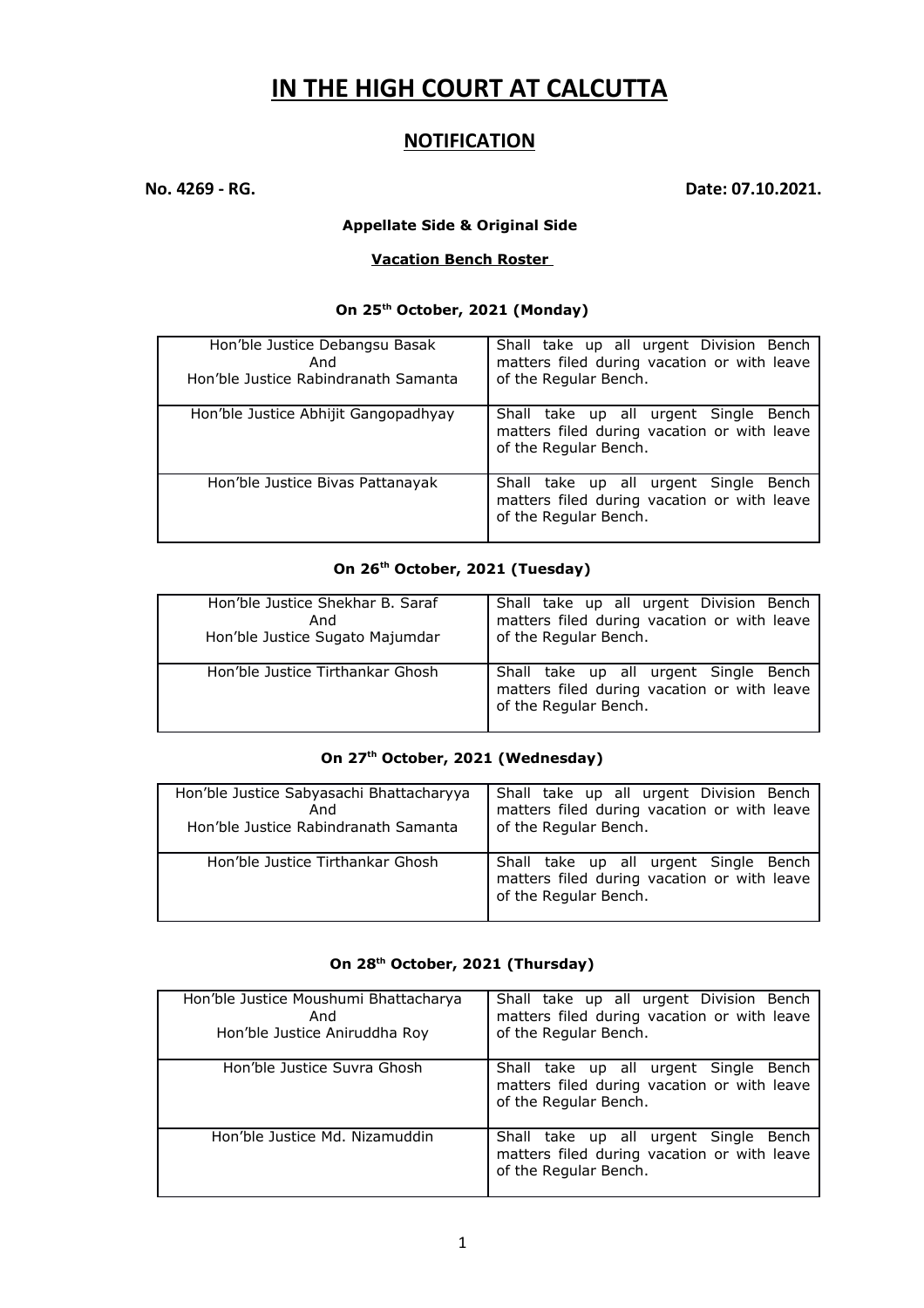# **On 29th October, 2021 (Friday)**

| Hon'ble Justice Sabyasachi Bhattacharyya<br>And<br>Hon'ble Justice Aniruddha Roy | Shall take up all urgent Division Bench<br>matters filed during vacation or with leave<br>of the Regular Bench. |
|----------------------------------------------------------------------------------|-----------------------------------------------------------------------------------------------------------------|
| Hon'ble Justice Md. Nizamuddin                                                   | Shall take up all urgent Single Bench<br>matters filed during vacation or with leave<br>of the Regular Bench.   |
| Hon'ble Justice Hiranmay Bhattacharyya                                           | Shall take up all urgent Single Bench<br>matters filed during vacation or with leave<br>of the Regular Bench.   |

# **On 1st November, 2021 (Monday)**

| Hon'ble Justice Shivakant Prasad<br>And<br>Hon'ble Justice Ananda Kumar Mukherjee | Shall take up all urgent Division Bench<br>matters filed during vacation or with leave<br>of the Regular Bench. |
|-----------------------------------------------------------------------------------|-----------------------------------------------------------------------------------------------------------------|
| Hon'ble Justice Tirthankar Ghosh                                                  | Shall take up all urgent Single Bench<br>matters filed during vacation or with leave<br>of the Regular Bench.   |
| Hon'ble Justice Kausik Chanda                                                     | Shall take up all urgent Single Bench<br>matters filed during vacation or with leave<br>of the Regular Bench.   |

# **On 2nd November, 2021 (Tuesday)**

| Hon'ble Justice Rajasekhar Mantha<br>And<br>Hon'ble Justice Kesang Doma Bhutia | Shall take up all urgent Division Bench<br>matters filed during vacation or with leave<br>of the Regular Bench. |
|--------------------------------------------------------------------------------|-----------------------------------------------------------------------------------------------------------------|
| Hon'ble Justice Md. Nizamuddin                                                 | Shall take up all urgent Single Bench<br>matters filed during vacation or with leave<br>of the Regular Bench.   |
| Hon'ble Justice Kausik Chanda                                                  | Shall take up all urgent Single Bench<br>matters filed during vacation or with leave<br>of the Regular Bench.   |

# **On 3rd November, 2021 (Wednesday)**

| Hon'ble Justice Rajasekhar Mantha<br>And<br>Hon'ble Justice Kesang Doma Bhutia | Shall take up all urgent Division Bench<br>matters filed during vacation or with leave<br>of the Regular Bench. |
|--------------------------------------------------------------------------------|-----------------------------------------------------------------------------------------------------------------|
| Hon'ble Justice Jay Sengupta                                                   | Shall take up all urgent Single Bench<br>matters filed during vacation or with leave<br>of the Regular Bench.   |
| Hon'ble Justice Md. Nizamuddin                                                 | Shall take up all urgent Single Bench<br>matters filed during vacation or with leave<br>of the Regular Bench.   |